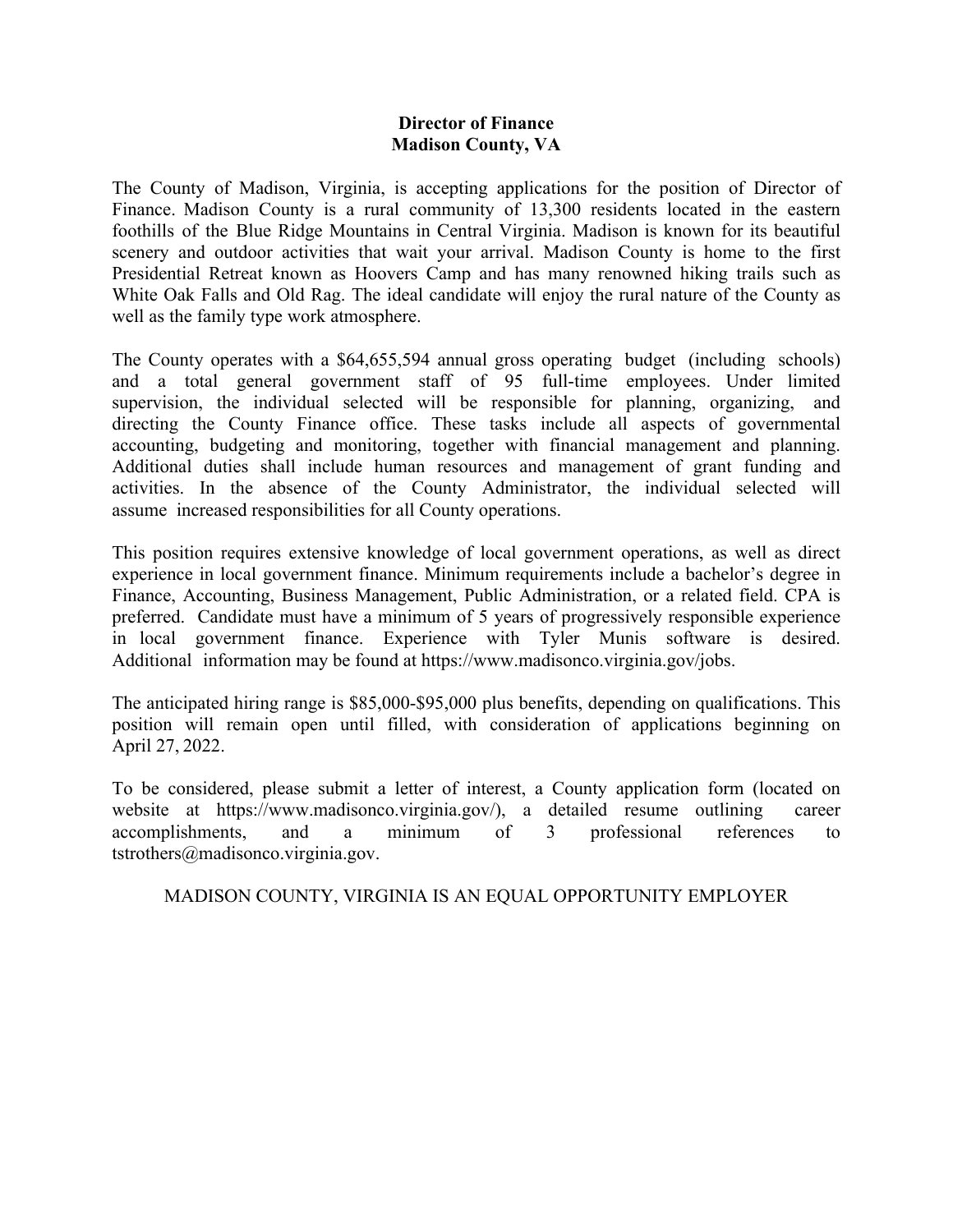#### Madison County, Virginia Application Instructions May 13, 2021

# *Following is supplementary information on this position and application instructions for all interested individuals.*

The position will serve as Madison County's chief financial officer and involves technical and complex professional and administrative work performing administrative and financial functions, including

- maintaining the County's financial and accounting systems, records and files, and verifying accounts for accuracy;
- responsibility for accounts payable, payroll and benefits administration;
- supporting the County's budget process and ongoing updates; and
- providing up-to-date reports to management and department heads on spending relative to approved budgets.

This employment opportunity is a full-time position that is eligible for VRS retirement, employee health insurance (currently Local Choice-Blue Cross/Blue Shield) benefits, and holiday and vacation/sick paid time off. The current Madison County Personnel Policy is available on the County web site. The hiring rate will depend upon the qualifications of the individual selected but is anticipated to be in the \$85,000-\$95,000/yr range.

Applicants are to provide materials listed in the advertisement to Human Resource Generalist, Tillie Strother; P.O. Box 705; Madison, VA 22727 or to tstrothers@madisonco.virginia.gov. Resumes (and limited additional relevant documentation) are encouraged and will be accepted but will not be considered a substitute for a completed County application form. General inquiries by the applicant via telephone or in person are discouraged.

The County will give preference to applicants that have appropriate experience and good people skills. Applicants should clearly articulate the specific certification credentials they currently possess in the application package. Applications will be reviewed on the basis of apparent qualifications.

All applicants are expected to be qualified with applicable experience and certifications and possess a valid driver's license. All applicants must be able to pass a background investigation.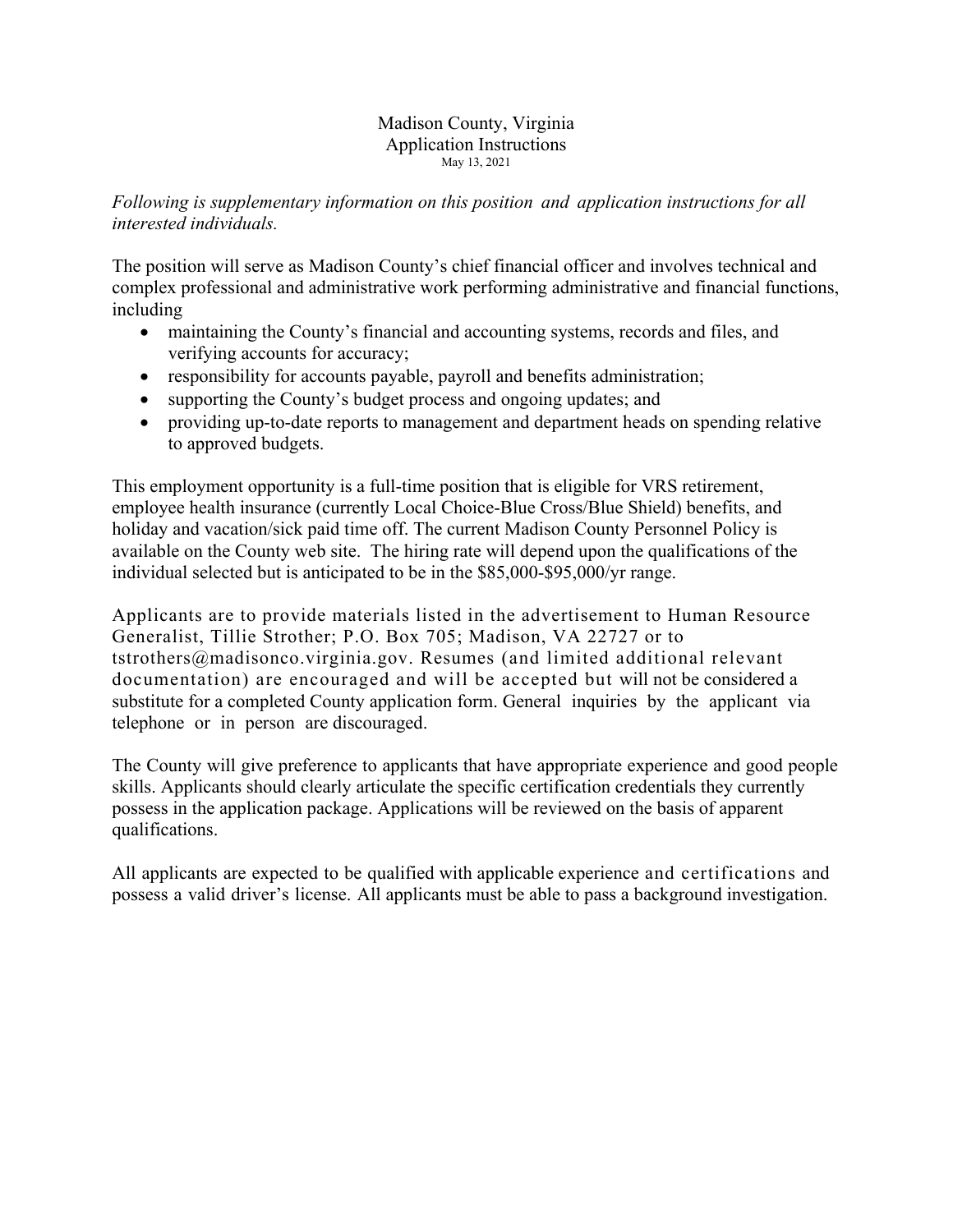# **Finance Director**

*Dept/Div: Finance Department/N/A* FLSA Status: *Exempt*

#### **General Definition of Work**

Performs complex professional and administrative work assisting the County Administrator on administrative and financial functions, including the development and monitoring of the County budget, maintaining the County's financial and accounting systems, overseeing payroll, accounts payable and benefits administration processes, and performing risk management and insurance programs work, and related work as apparent or assigned. Serves as the County's Chief Financial Officer. Assumes greater responsibility for County operations in the absence of the County Administrator Work is performed under the general direction of the County Administrator. Departmental supervision is exercised over all personnel within the department.

### **Qualification Requirements**

*To perform this job successfully, an individual must be able to perform each essential function satisfactorily. The requirements listed below are representative of the knowledge, skill, and/or ability required. Reasonable accommodations may be made to enable an individual with disabilities to perform the essential functions.* 

## **Essential Functions**

Plans and organizes the financial activities of the County; develops and maintains short- and long-term financial plans; ensures financial resources are available to fund strategic and capital plans. Oversees payroll, accounts payable and benefits administration functions.

Works closely with the County Administrator pertaining to development and implementation of County financial policy; attends Board meetings and related functions; and prepares and presents financial reports and analysis during public meetings.

Provides financial and accounting advice, input, guidance and recommendations to department heads, the County Administrator and Board of Supervisors.

Provides contract administration on professional services and construction projects, as well as grant management activities for Federal and State grants; prepares reimbursement requests and monitors that significant grant requirements are met.

Plans, develops, administers and monitors the County's budget during the fiscal year cycle; prepares budget development information for the County Administrator and participates in public hearings and workshops; reviews and coordinates agency and departmental requests; oversees and offers guidance to department heads regarding annual performance against budget, makes recommendations regarding mid-year budget requests; and prepares annul fund balance projections.

Manages the preparation of external reporting requirements, including the Comprehensive Annual Financial (CAFR), the Cost Allocation Plan (CAP), Freedom of Information Act (FOIA) requests, and required tax filings.

Maintains financial and accounting systems for the County, and coordinates activities with the Treasurer, and the Department of Social Services and School Board finance officials as necessary.

Oversees the County risk management and insurance programs.

Responsible for the guidance and oversight of the County information technology and computer systems in support of the County's mission and goals. Provides oversight of IT budget. Provides guidance and oversight of support to other departments regarding technology and projects.

Ensures that records within the area of responsibility are identified, generated, controlled, maintained, processed, stored, and disposed of in compliance with the Virginia Public Records Act.

Serves as fiscal agent for Children's' Services Act funds and as member of the Community Management and Policy Team (CPMT).

Administers County website; serves as primary contact on technical issues, evaluates website capabilities and features, and distributes webmaster email to appropriate personnel.